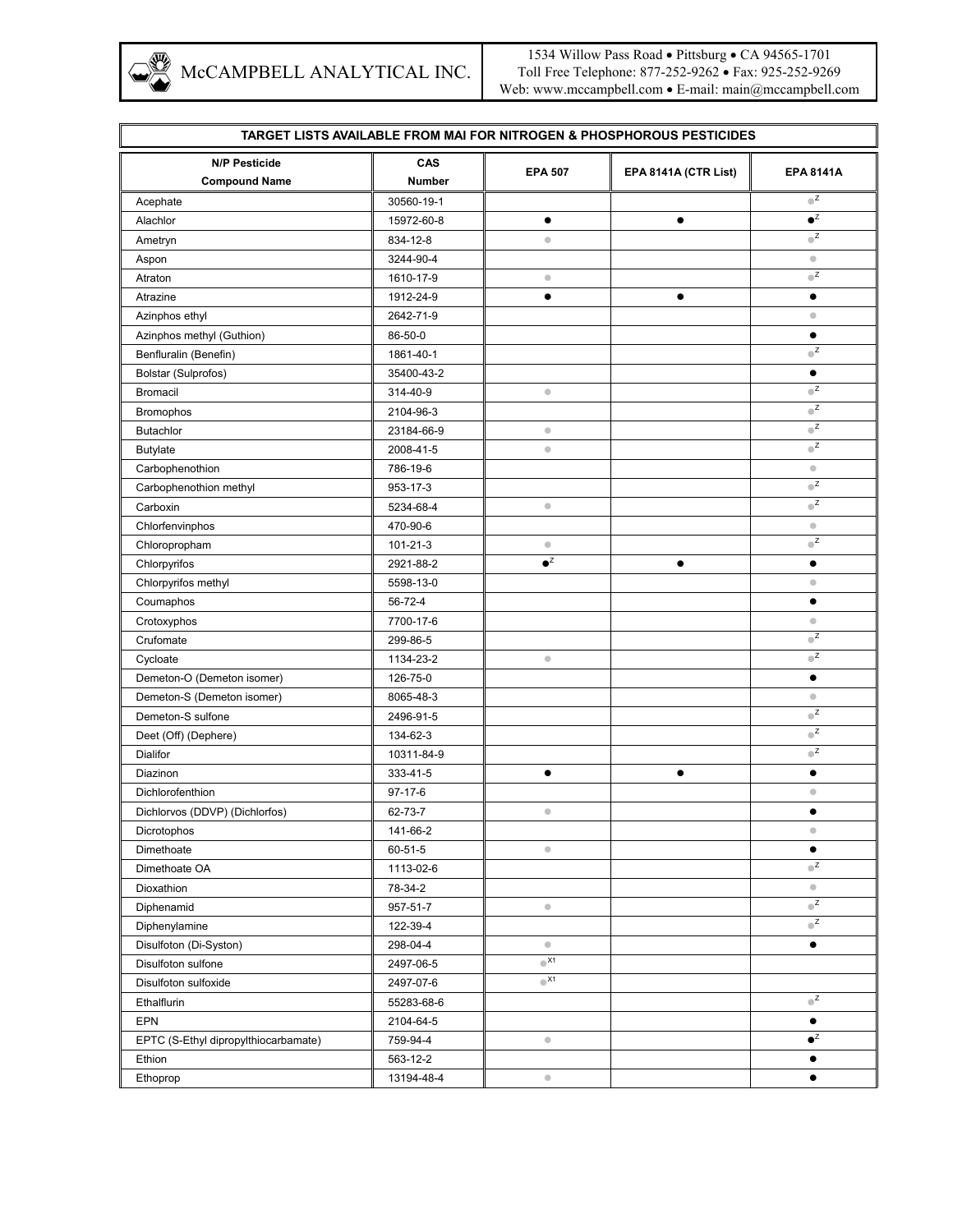MCCAMPBELL ANALYTICAL INC.

| <b>N/P Pesticide</b><br><b>Compound Name</b> | CAS<br><b>Number</b> | <b>EPA 507</b>        | EPA 8141A (CTR List) | <b>EPA 8141A</b>                         |
|----------------------------------------------|----------------------|-----------------------|----------------------|------------------------------------------|
|                                              |                      |                       |                      |                                          |
| Famphur                                      | 52-85-7              |                       |                      | $\hskip 1.0cm \bullet$<br>$\overline{z}$ |
| Fenamiphos                                   | 22224-92-6           | $\bullet$             |                      | $\bullet^{\mathsf{Z}}$                   |
| Fenarimol                                    | 60168-88-9           | $\bullet$             |                      |                                          |
| Fenitrothion                                 | 122-14-5             |                       |                      | $\bullet$                                |
| Fensulfothion                                | 115-90-2             |                       |                      | ٠                                        |
| Fenthion                                     | 55-83-9              |                       |                      | $\bullet$                                |
| Fluridone                                    | 59756-60-4           | $\qquad \qquad \circ$ |                      | $\bullet^{\mathsf{Z}}$                   |
| Fonophos                                     | 944-22-9             | $\bullet^Z$           |                      | $\bullet$                                |
| Hexazinone                                   | 51235-04-2           | $\bullet$             |                      | $\mathbb{Z}$                             |
| Hexamethylphosphoramide (HMPA)               | 680-31-9             |                       |                      | $\bullet$                                |
| Isofenphos                                   | 25311-71-1           |                       |                      | $\bullet^{\mathsf{Z}}$                   |
| Isopropalin                                  | 33820-53-0           |                       |                      | $\bullet^Z$                              |
| Leptophos                                    | 21609-90-5           |                       |                      | $\bullet$                                |
| Leptophos OA                                 | 25006-32-0           |                       |                      | $\bullet^{\mathsf{Z}}$                   |
| Lethane                                      | 112-56-1             |                       |                      | $\mathbb{Z}$                             |
| Malathion                                    | 121-75-5             |                       |                      | $\bullet$                                |
| <b>Malathion OA</b>                          | 1634-78-2            |                       |                      | $\bullet^{\mathsf{Z}}$                   |
| Merphos                                      | 150-50-5             | $\bullet$             |                      | $\bullet$                                |
| Methidathion                                 | 950-37-8             |                       |                      | $\bullet^{\mathsf{Z}}$                   |
| Methyl paraoxon                              | 950-35-6             | $\bullet$             |                      | $\bullet^{\mathsf{Z}}$                   |
| Metolachlor                                  | 51218-45-2           | $\bullet$             |                      | $\bullet^{\mathsf{Z}}$                   |
| Metribuzin                                   | 21087-64-9           | $\bullet$             |                      | $\bullet^Z$                              |
| Mevinphos (Phosdrin)                         | 7786-34-7            | $\bullet$             |                      | $\bullet$                                |
| MGK 264 (A & B isomers)                      | 113-48-4             | $\bullet$             |                      | $\bullet^Z$                              |
| <b>MGK 326</b>                               | 136-45-8             |                       |                      | $\bullet^{\mathsf{Z}}$                   |
| Molinate                                     | 2212-67-1            | $\bullet$             | $\bullet$            | $\bullet^{\mathbb{Z}}$                   |
| Monitor (Methamidosphos)                     | 10265-92-6           |                       |                      | $\bullet^{\mathsf{Z}}$                   |
| Monocrotophos                                | 6923-22-4            |                       |                      | $\bullet$                                |
| Naled (Dibrom)                               | 300-76-5             |                       |                      | $\bullet$                                |
| Napropamide                                  | 15299-99-7           | $\bullet$             |                      | $\overline{z}$                           |
| Norflurazon                                  | 27314-13-2           | $\bullet$             |                      | $\bullet^{\mathsf{Z}}$                   |
| Oxydemeton-methyl                            | 301-12-2             |                       |                      | $\bullet^{\mathsf{Z}}$                   |
| Oxydiazon                                    | 19666-30-9           |                       |                      | $\bullet^{\mathsf{Z}}$                   |
| Oxyfluoren                                   | 42874-03             |                       |                      | $\bullet^{\mathsf{Z}}$                   |
| Parathion OA                                 | 311-45-5             |                       |                      | $\bullet^{\mathsf{Z}}$                   |
| Parathion, ethyl (Parathion)                 | 56-38-2              |                       |                      | $\bullet$                                |
| Parathion, methyl                            | 298-00-0             |                       |                      | $\bullet$                                |
| Pebulate (Tillam)                            | 1114-71-2            | $\qquad \qquad \circ$ |                      | $\bullet^{\mathsf{Z}}$                   |
| Pendimethalin                                | 40487-42-1           |                       |                      | $\mathbb{Z}$                             |
|                                              |                      |                       |                      | $\bullet^{\mathsf{Z}}$                   |
| Pirimiphos methyl                            | 29232-93-7           |                       |                      | $\bullet^{\mathsf{Z}}$                   |
| Phorate sulfone                              | 2588-04-7            |                       |                      | $\mathbb{Z}$                             |
| Phorate sulfoxide                            | 2588-05-8            |                       |                      |                                          |
| Phorate (Thimet)                             | 298-02-2             |                       |                      | $\bullet$<br>$\overline{\mathbf{C}}$     |
| Phosalone                                    | 2310-17-0            |                       |                      |                                          |
| Phosalone OA                                 | not available        |                       |                      | $\mathbb{Z}$                             |
| Phosmet                                      | 732-11-6             |                       |                      | $\hfill \textcircled{.}$                 |
| Phosphamidon                                 | 13171-21-6           |                       |                      | $\bullet$                                |
| Profenophos                                  | 41198-08-7           |                       |                      | $\mathbb{Z}$                             |